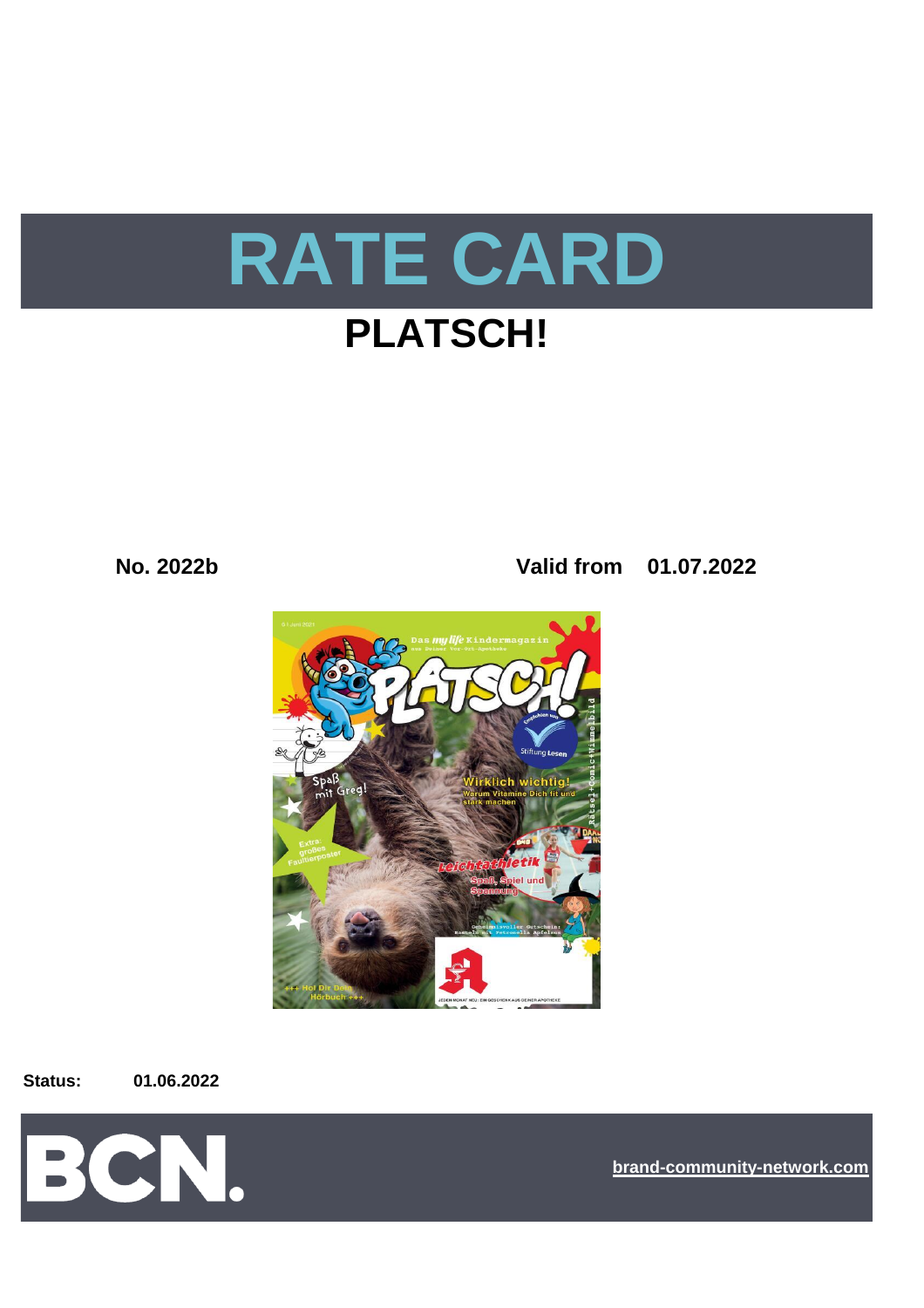

# **PUBLISHER'S DATA**

mylife media GmbH & Co.KG Commerzbank AG D-77652 Offenburg BIC: DRES DEFF 680

T +49 781 84 2093 dorothe.kiefer@burda.com **Terms of payment:**

#### **Print Management/Placement**

Alexander Hugel AdTech Factory GmbH Hauptstraße 127 D-77652 Offenburg T +49 781 84 2762 alexander.hugel@adtechfactory.com

### **Ad Management/Order Management**

AdTech Factory GmbH **Terms and conditions:** Hauptstraße 127 D-77652 Offenburg T +49 781 84 2708

### **Frequency of publication Technical data:**

**& on sale date**

monthly, usually on the 1st of each month

**Offenburg** 

#### **Publisher Bank accounts:**

Hubert-Burda-Platz 1 IBAN: DE54 6808 0030 0723 4120 00 UniCredit Bank AG **Brand Director IBAN: DE19 7002 0270 0015 0249 05** Dorothe Kiefer **BIC: HYVEDEMMXXX** 

Invoices are due in net 30 days after the invoice date. The publisher guarantees a 2 per cent discount for advance payments, provided that the invoice amount is submitted on the publication date of the issue in which the advertisement is published at the latest and no older invoices are outstanding. In the event that the payment target is exceeded, default interest pursuant to Clause 11 of the Terms and Conditions of 5 per cent is calculated based on the respective base rate pursuant to Section 1 (1) of the German Discount Rate Transition Law (Diskontsatz-Überleitungs-Gesetz– DÜG). All prices are net prices. The statutory value-added tax is added. Direct debit is possible.

All ad orders are exclusively carried out pursuant to the General Terms and Conditions. These have to be requested directly from BCN or can be viewed online at:

[orders@adtechfactory.com](mailto:orders@adtechfactory.com) [brand-community-network.com/terms-conditions](https://bcn.burda.com/terms-conditions)

For current and binding technical data, log onto duon-portal.de. Also available as PDF download.

#### [duon-portal.de/](https://duon-portal.de/)

#### **Place of publication Delivery of printer's copy:**

Please upload all copies electronically to duon-portal.de. For support please e-mail support@duon-portal.de or call +49 40 37 41 17 50.

#### **General legal notice:**

The warranty claims specified in the publishers' general terms and conditions apply only when the certified technical requirements and standards published on the DUON portal have been fulfilled as well as the delivery has been carried out via the DUON portal. This also holds when data are provided without proof.

#### **Online advertisement booking:**

The current, binding technical advertisement bookings can also be sent via the online booking system:

[obs-portal.de/](https://www.obs-portal.de/)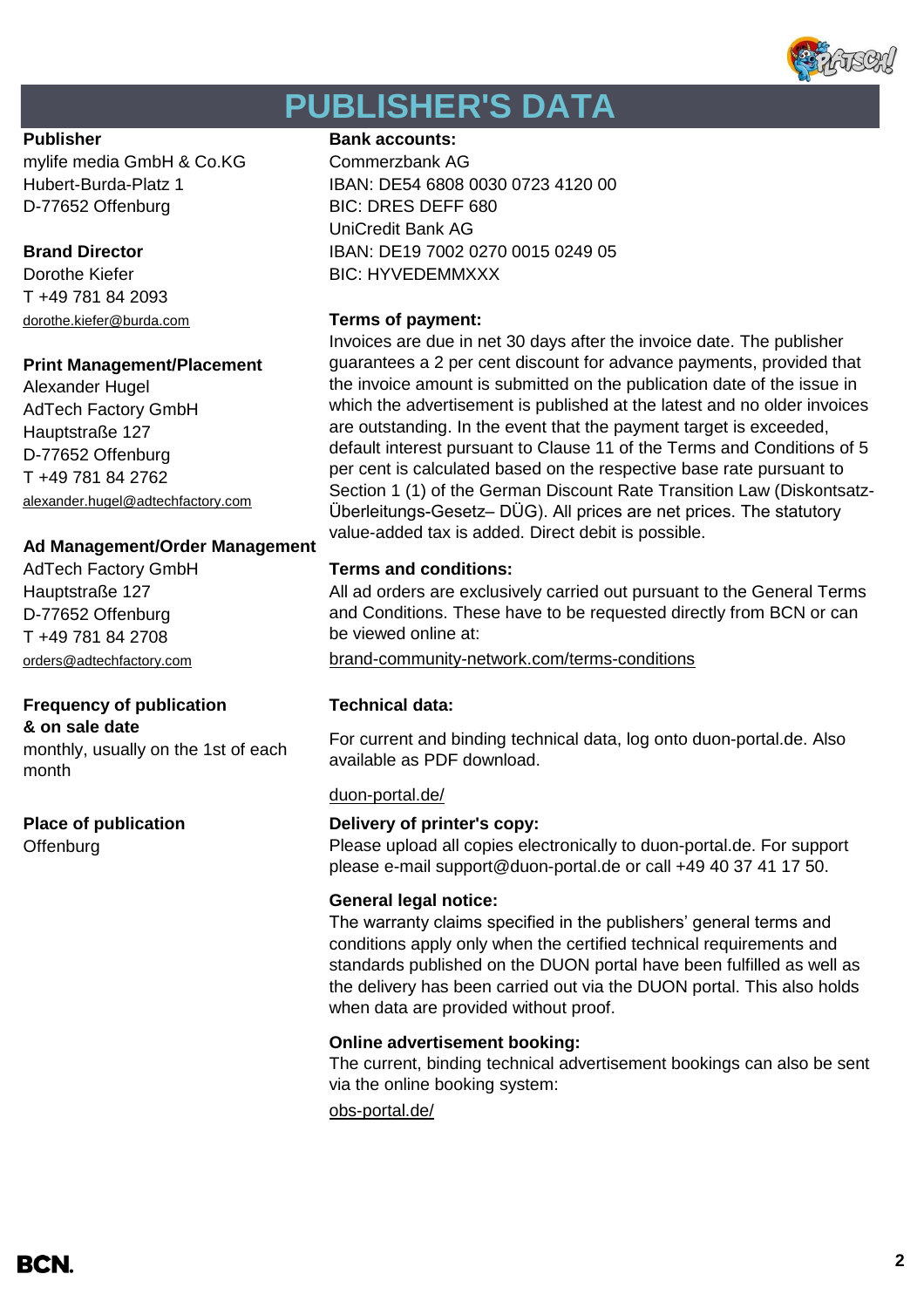

# **FORMATS & RATES**

| Format              | <b>Placement</b> | <b>Bleed format*</b> | Rate        |
|---------------------|------------------|----------------------|-------------|
| $1/1$ page          | Standard         | 203 x 270            | 4,200 €     |
| 1/2 page vertical   | Standard         | 101 x 270            | $2,400 \in$ |
| 1/2 page horizontal | Standard         | 203 x 130            | 2,400 €     |
| 1/3 page vertical   | Standard         | 71 x 270             | 1,700 €     |
| 1/3 page horizontal | <b>Standard</b>  | $203 \times 94$      | 1,700 €     |

#### **Ad combinations:**

\*width x height in mm

The reduced combination special price for the combination of advertisements is based on comparison of separate advertisement bookings. To this end, the advertisements of an advertiser with an identical product/creation in the same format must appear in all magazines in parallel issues.

### **Advertorials:**

Formats and prices for advertorials created by the editorial team on request. For more information, please visit [brand-community-network.com/advertisi](https://bcn.burda.com/advertisingsolutions/print/native-ads)ngsolutions/print/native-ads

### **Consecutive Ads:**

Surcharge on two or more adverts on consecutive partial-page ads: 10%

### **Fixed placements:**

Agreed fixed placements (e.g. first for a business line, commodity group, etc.) entitle the publisher to bill a placement surcharge.

### **Type area format:**

On request.

**Digital rate card:** Please find the digital rate card here: [brand-community-network.de/advertisingsolutions/digital/prices](https://bcn.burda.com/advertisingsolutions/digital/prices)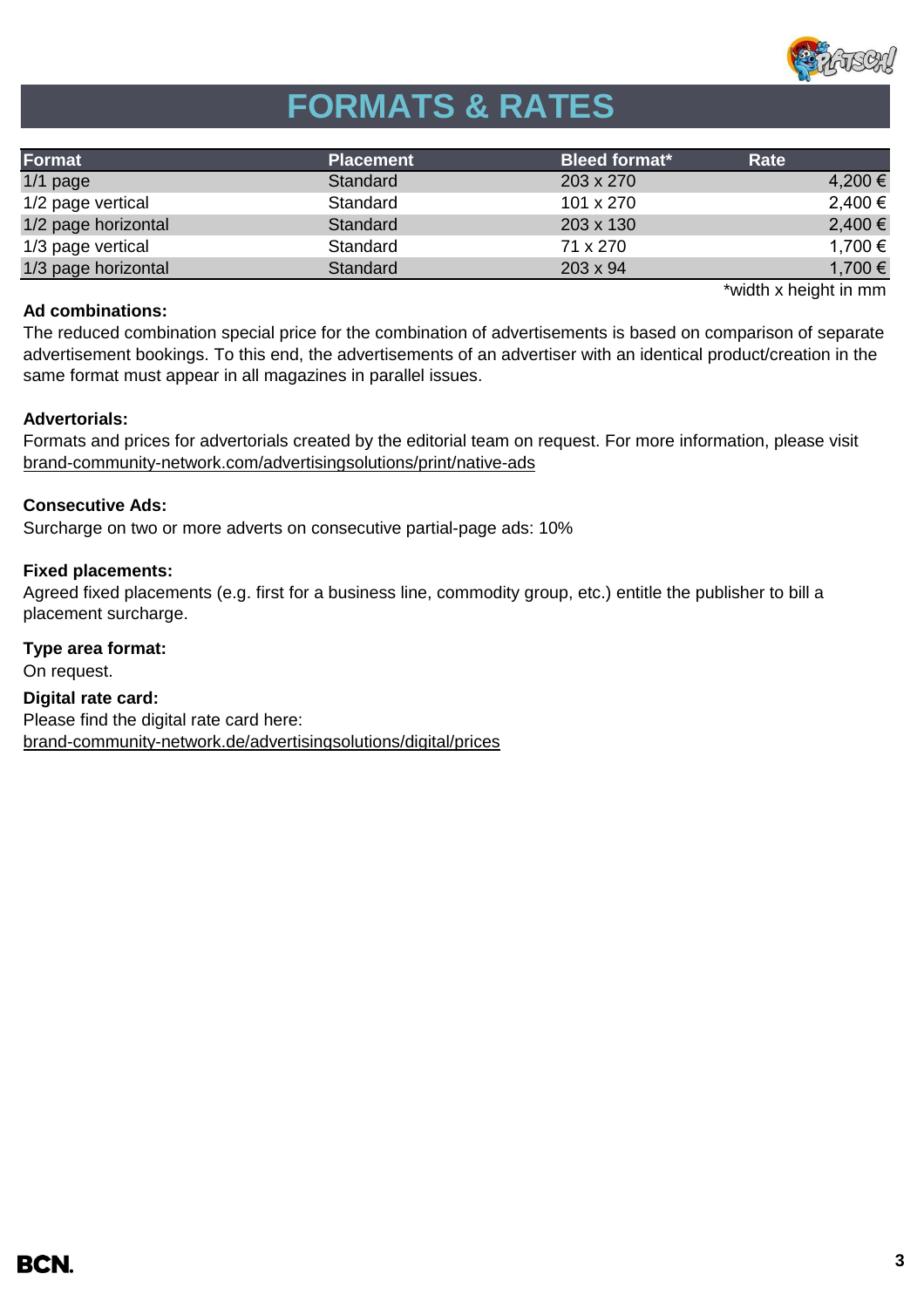

# **DISCOUNTS**

| by frequency | <b>discount</b> | by volume     | discount |
|--------------|-----------------|---------------|----------|
| from 6 ads   | 3%              | from 2 pages  | 3%       |
| from 12 ads  | 5%              | from 4 pages  | 5%       |
| from 15 ads  | 10%             | from 6 pages  | 10%      |
| from 18 ads  | 12%             | from 8 pages  | 12%      |
| from 21 ads  | 15%             | from 10 pages | 15%      |
| from 24 ads  | 17%             | from 12 pages | 17%      |
|              |                 |               |          |

### **Follow-up discount**

When booking Platsch!, a 10% follow-up discount is granted, provided the same format

The ad will also appear in my life in the senior year. The subsequent discount is consecutive to the painting or volume scale of the special issue applied.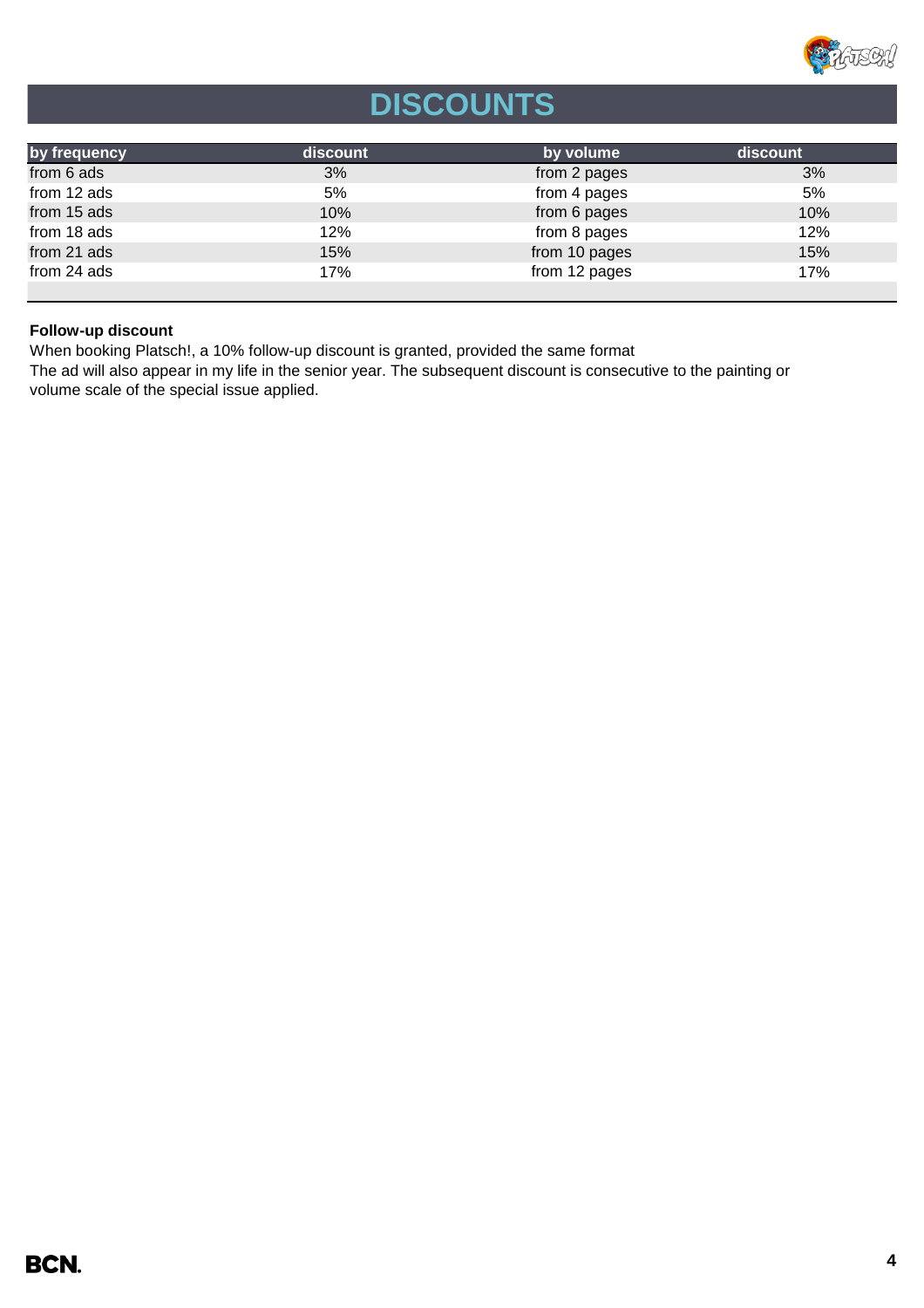

# **SCHEDULE**

| The BCN topic preview tool provides you with attractive themes or specials: |              | brand-community-network.com/topic-preview-tool |             |                                |
|-----------------------------------------------------------------------------|--------------|------------------------------------------------|-------------|--------------------------------|
| No.                                                                         | On sale date | <b>Closing date*</b>                           | Copy date** | <b>Special closing date***</b> |
| 01/22                                                                       | 03.01.22     | 15.11.21                                       | 15.11.21    | 02.11.21                       |
| 02/22                                                                       | 01.02.22     | 15.12.21                                       | 15.12.21    | 01.12.21                       |
| 03/22                                                                       | 01.03.22     | 20.01.22                                       | 20.01.22    | 05.01.22                       |
| 04/22                                                                       | 01.04.22     | 22.02.22                                       | 22.02.22    | 08.02.22                       |
| 05/22                                                                       | 02.05.22     | 21.03.22                                       | 21.03.22    | 07.03.22                       |
| 06/22                                                                       | 01.06.22     | 21.04.22                                       | 21.04.22    | 07.04.22                       |
| 07/22                                                                       | 01.07.22     | 19.05.22                                       | 19.05.22    | 05.05.22                       |
| 08/22                                                                       | 01.08.22     | 22.06.22                                       | 22.06.22    | 08.06.22                       |
| 09/22                                                                       | 01.09.22     | 22.07.22                                       | 22.07.22    | 08.07.22                       |
| 10/22                                                                       | 01.10.22     | 24.08.22                                       | 24.08.22    | 10.08.22                       |
| 11/22                                                                       | 02.11.22     | 20.09.22                                       | 20.09.22    | 06.09.22                       |
| 12/22                                                                       | 01.12.22     | 19.10.22                                       | 19.10.22    | 05.10.22                       |

\* Closing & cancellation date

\*\* Delivery date for printer's copies

\*\*\* Closing & cancellation date for ad specials, special formats, special placements